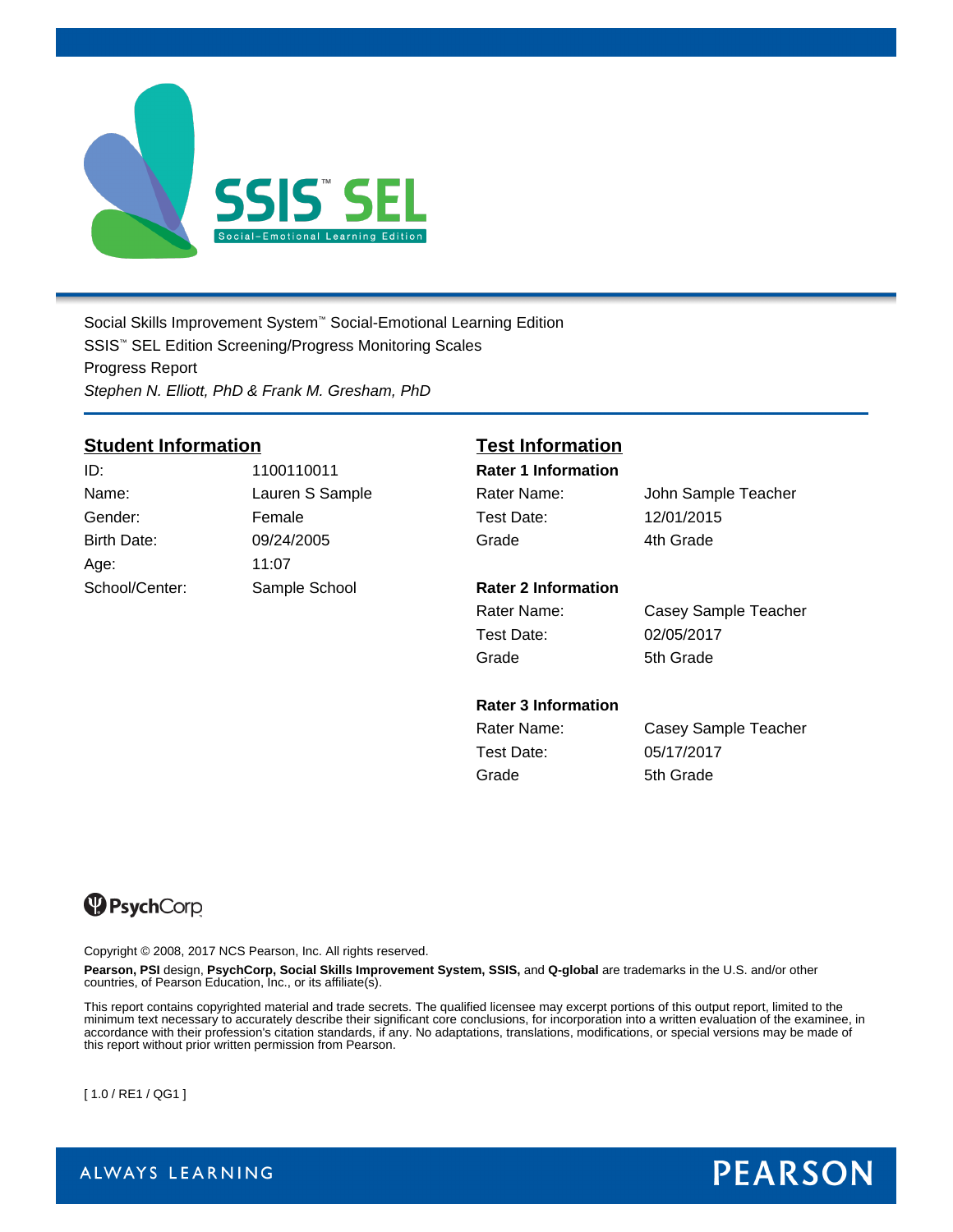|                                       | <b>Test Date</b><br>12/01/2015 | <b>Test Date</b><br>02/05/2017 | <b>Test Date</b><br>05/17/2017 |
|---------------------------------------|--------------------------------|--------------------------------|--------------------------------|
| Self-Awareness                        | 2                              |                                |                                |
| Self-Management                       |                                |                                | 5                              |
| <b>Social Awareness</b>               | 2                              | 5                              | 2                              |
| <b>Relationship Skills</b>            |                                | 5                              | 2                              |
| <b>Responsible Decision Making</b>    |                                | 2                              | 5                              |
| Social-Emotional Composite            | 13                             | 14                             | 16                             |
| Motivation to Learn                   | 5                              |                                | 5                              |
| <b>Reading Skills</b>                 |                                |                                |                                |
| <b>Mathematics Skills</b>             |                                | 5                              |                                |
| <b>Academic Functioning Composite</b> |                                | 10                             | 12                             |

# **Self-Awareness**

Accurate recognition of one's emotions and thoughts and their influence on behavior. This includes accurately assessing one's strengths and limitations and possessing a well-grounded sense of confidence and optimism.

A student at this performance level demonstrates most of the following:

- Limited recognition of his emotions and their influence on behavior
- Limited accuracy when assessing his strengths and weaknesses
- Rare expression of a realistic sense of self-confidence based on knowledge and experience
- Limited ability to describe his feelings and the actions that influence them

Such a student is likely in need of additional instruction to improve his self-awareness skills.

#### **Self-Management**

Effective regulation of one's emotions, thoughts, and behaviors in different situations. This includes managing stress, controlling impulses, motivating oneself, and setting and working toward achieving personal and academic goals.

A student at this performance level demonstrates most of the following:

- Excellent ability to stay calm when teased or disagreeing with others
- Exceptional ability to ignore distractions and complete tasks without bothering others
- Excellent ability to set goals and achieve them
- Outstanding ability to motivate himself and persist when faced with challenges

Such a student generally does not need additional instruction to improve his self-management skills.

# **Social Awareness**

Taking the perspective of, and empathizing with, others from diverse backgrounds and cultures; understanding social and ethical norms for behavior; and recognizing family, school, and community resources and supports.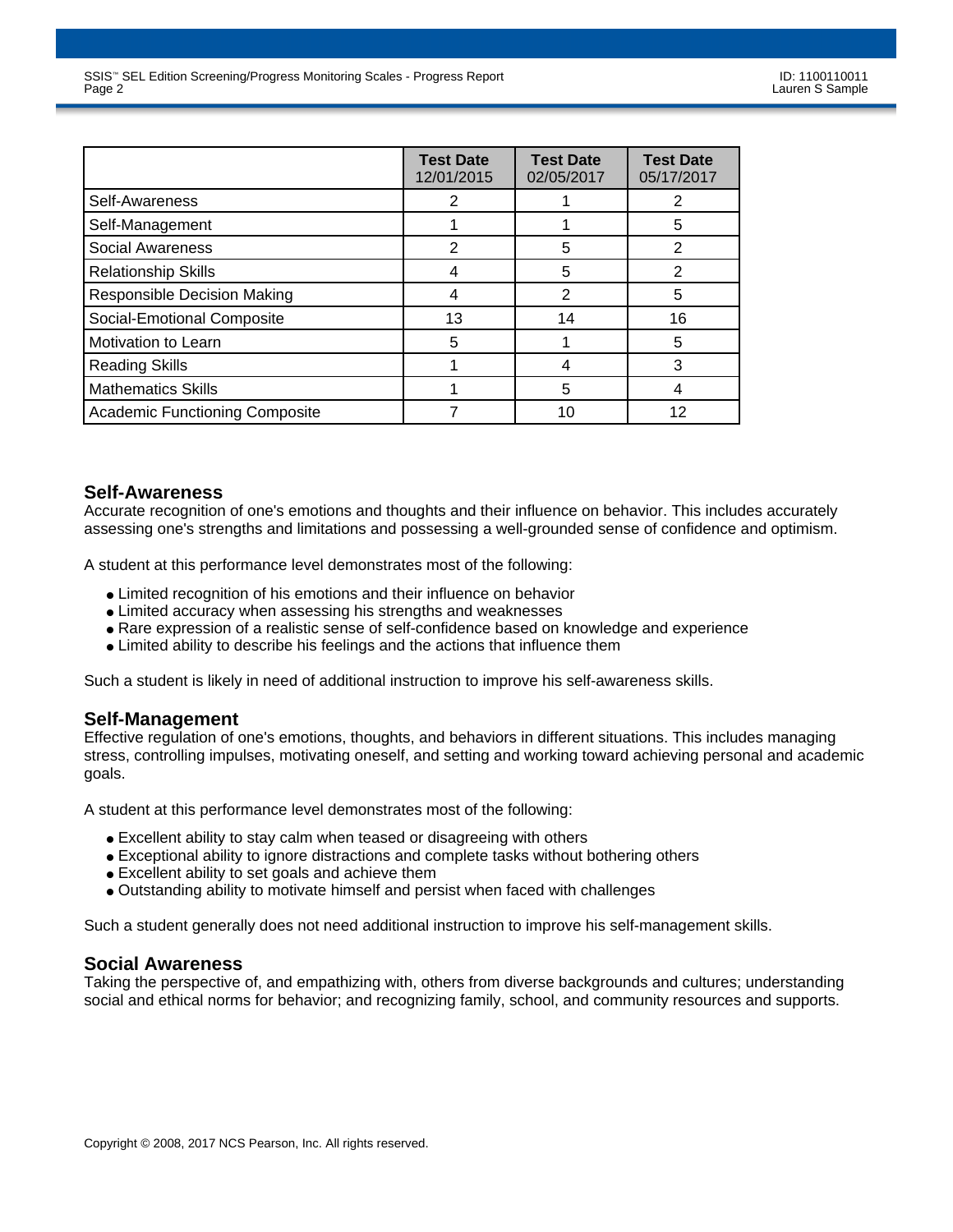A student at this performance level demonstrates most of the following:

- Poor ability to listen to how others feel and offer them support when needed
- Limited desire to follow school rules and play fairly with others
- Little awareness that family, friends, and teachers can provide him social support
- Rare expression of empathy for others from different cultures or backgrounds

A student at this performance level is in need of additional instruction to improve his social awareness skills.

# **Relationship Skills**

Establishing and maintaining healthy and rewarding relationships with diverse individuals and groups. This includes communicating clearly, listening actively, cooperating, resisting inappropriate social pressure, negotiating conflict constructively, and seeking and offering help when needed.

A student at this performance level demonstrates most of the following:

- Few communication and cooperation skills
- Limited self-control and ability to resist inappropriate peer pressure
- Limited skills for negotiating conflict situations
- Poor understanding of when to ask for help and when to offer help to others

A student at this performance level is in need of additional instruction to improve his relationship skills.

# **Responsible Decision Making**

Makes constructive and respectful choices about personal behavior and social interactions based on consideration of ethical standards, safety concerns, social norms, the realistic evaluation of consequences of various actions, and the well-being of self and others.

A student at this performance level demonstrates most of the following:

- Exceptional ability to make good choices to improve the well-being of himself and others
- Excellent understanding of social and safety consequences of his actions
- Very high accountability for his choices and actions
- Very high level of respect for rules and adhering to them

A student at this performance level generally does not need additional instruction to improve his responsible decision-making skills.

# **Motivation to Learn**

A state of arousal and activity directed toward learning and completing classroom tasks or activities. For example, children who exhibit motivation to learn show interest, active engagement, and persistence with academic tasks or social interactions. They express satisfaction when learning is successful and renewed effort when it is not as successful as expected.

A student at this performance level demonstrates most of the following:

- High level of engagement in almost all instructional activities
- High capacity to stay on task until the activity is completed
- High level of effort, even when confronted with difficult or complex activities
- High level of attentiveness in almost all situations

A student at this performance level generally does not need additional instruction to improve his motivation to learn.